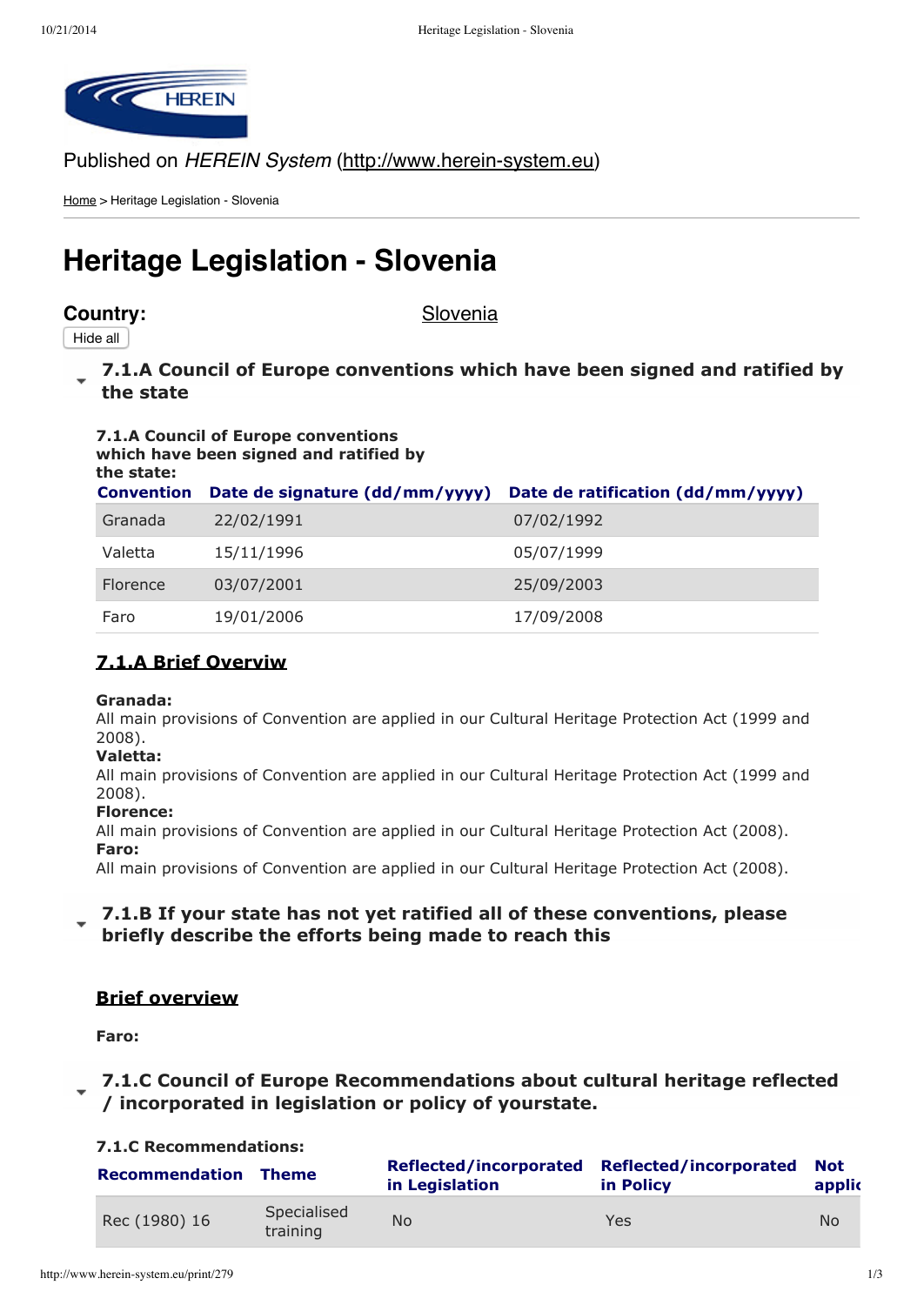| 10/21/2014 |
|------------|

Heritage Legislation - Slovenia

| Rec (1981) 13 | Declining craft<br>trades                                        | No        | Yes       | No        |
|---------------|------------------------------------------------------------------|-----------|-----------|-----------|
| Rec (1985) 8  | Film heritage                                                    | <b>No</b> | <b>No</b> | Yes       |
| Rec (1986) 11 | Urban open<br>space                                              | Yes       | Yes       | No        |
| Rec (1986) 15 | Architectural<br>heritage -<br>Craft trades                      | <b>No</b> | Yes       | <b>No</b> |
| Rec (1987) 24 | Industrial<br>towns                                              | Yes       | Yes       | No        |
| Rec (1989) 5  | Archaeology -<br>town / country Yes<br>planning                  |           | Yes       | <b>No</b> |
| Rec (1989) 6  | Rural<br>architectural<br>heritage                               | Yes       | Yes       | No        |
| Rec (1990) 20 | Industrial,<br>technical and<br>civil<br>engineering<br>heritage | Yes       | Yes       | <b>No</b> |
| Rec (1991) 6  | Funding<br>architectural<br>heritage                             | Yes       | Yes       | No        |
| Rec (1991) 13 | 20th Century<br>architectural<br>heritage                        | Yes       | Yes       | <b>No</b> |
| Rec (1993) 9  | Architectural<br>heritage /<br>natural<br>disasters              | Yes       | Yes       | No        |
| Rec (1995) 3  | Documentation<br>architectural<br>heritage                       | Yes       | Yes       | <b>No</b> |
| Rec (1995) 9  | Cultural<br>Landscapes                                           | Yes       | Yes       | No        |
| Rec (1996) 6  | Protection<br>against<br>unlawful acts                           | Yes       | Yes       | <b>No</b> |
| Rec (1997) 2  | Physical<br>deterioration -<br>pollution                         | Yes       | Yes       | No        |
| Rec (1998) 4  | Historic<br>complexes,<br>immoveable<br>and moveable<br>property | Yes       | Yes       | <b>No</b> |
| Rec (1998) 5  | Heritage<br>education                                            | No        | Yes       | No        |
| Rec (2001) 15 | History<br>teaching                                              | <b>No</b> | Yes       | <b>No</b> |